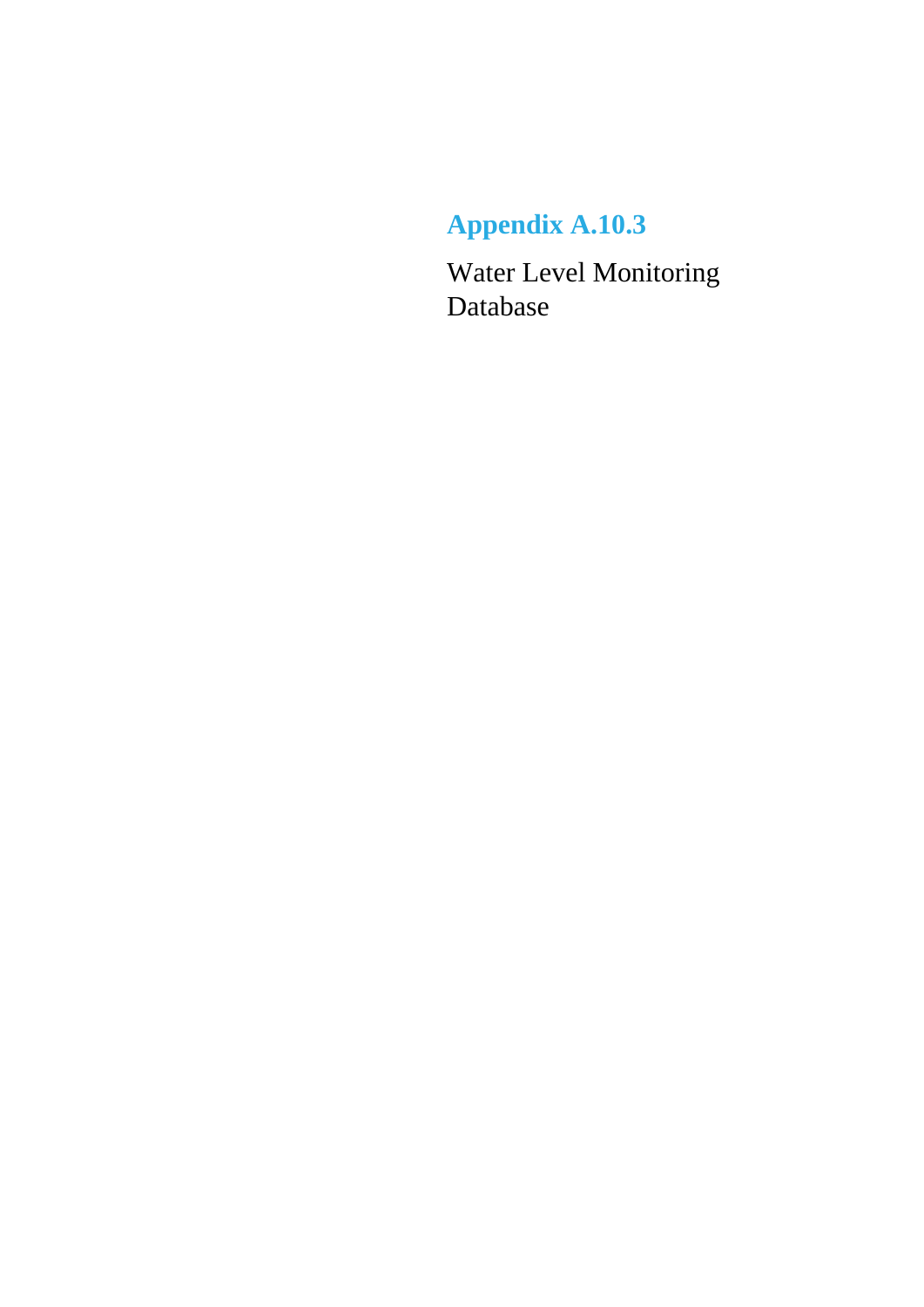## **A.10.3**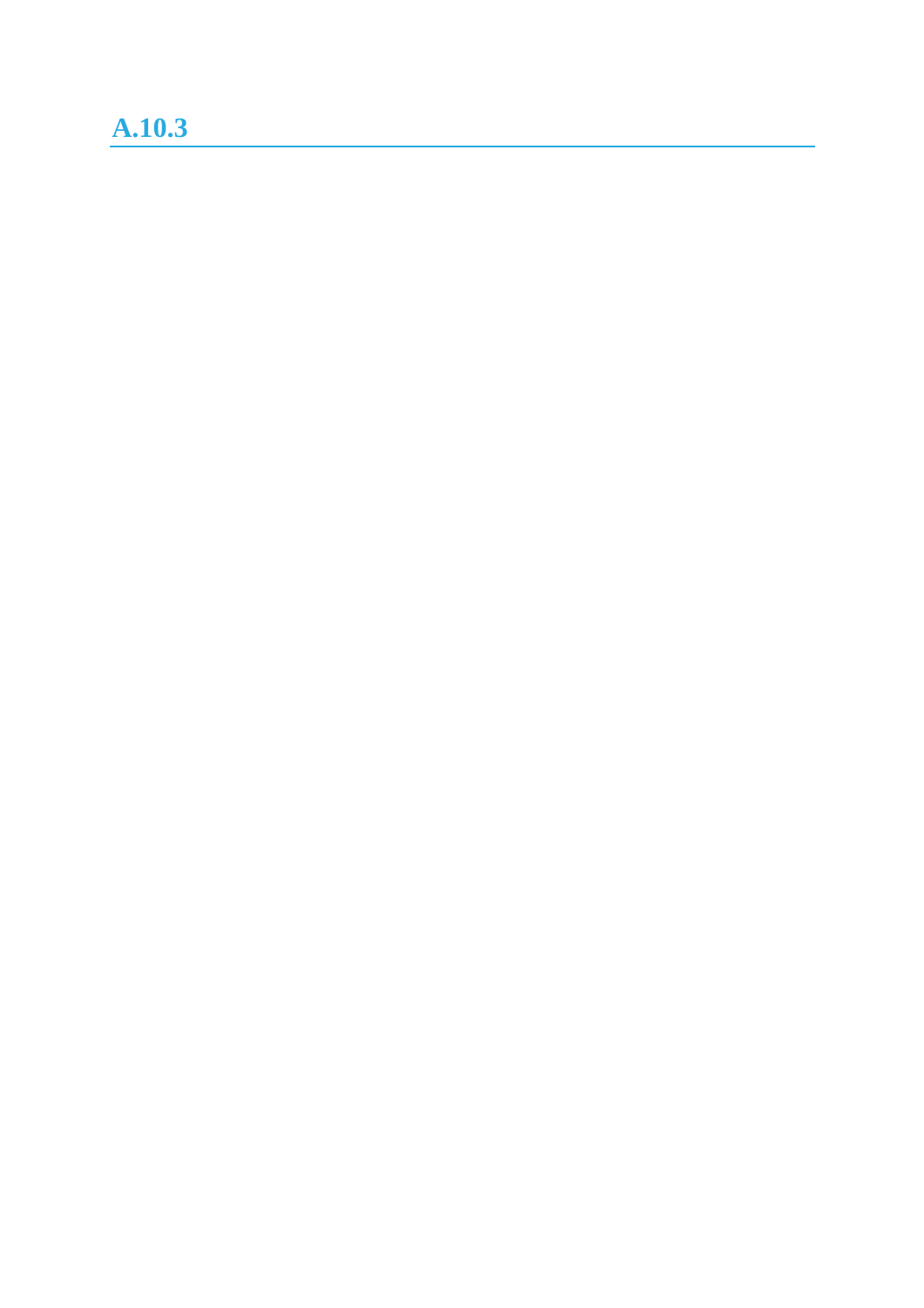|                            |                               |           |                            |                     |                              |                               |                           |                   |        | <b>Seasonal Variation</b> |       |               |                  |       |                  |       |          |       |       |               | <b>Monthly Water Level Record 2015</b> |                  |                  |       |                  |                  |       |
|----------------------------|-------------------------------|-----------|----------------------------|---------------------|------------------------------|-------------------------------|---------------------------|-------------------|--------|---------------------------|-------|---------------|------------------|-------|------------------|-------|----------|-------|-------|---------------|----------------------------------------|------------------|------------------|-------|------------------|------------------|-------|
|                            |                               |           |                            |                     |                              |                               | Ground                    |                   |        | $m$ OD                    | m     |               |                  |       |                  |       |          |       |       | $m$ OD        |                                        |                  |                  |       |                  |                  |       |
| <b>Monitoring</b><br>Point | Hydrogeological<br>feature    | Geology   | Groundwater<br><b>Body</b> | <b>Source</b>       | <b>Easting</b><br><b>ITM</b> | <b>Northing</b><br><b>ITM</b> | <b>Elevation</b><br>(mOD) | No. of<br>records |        |                           |       | <b>Feb-15</b> | Apr-15           |       | $Jun-15$         |       | $Jul-15$ |       |       | <b>Aug-15</b> | $Sep-15$                               |                  | <b>Oct-15</b>    |       | $Nov-15$         | <b>Dec-15</b>    |       |
|                            |                               |           |                            |                     |                              |                               |                           |                   | Min    | <b>Max</b>                | Range | <b>26th</b>   | 26 <sup>th</sup> | 4th   | 24 <sub>th</sub> | 25th  | 21st     | 22nd  | 20th  | 21st          | 29th                                   | 14 <sub>th</sub> | 15 <sub>th</sub> | 16th  | 18 <sub>th</sub> | 15 <sub>th</sub> | 21st  |
| <b>RC422</b>               | Monitoring well               | Granite   |                            | N6 GCOB             | 524196                       | 724742                        | 21.20                     | 14                | 19.45  | 20.75                     | 1.30  |               |                  |       |                  | 19.67 | 20.33    |       |       | 20.07         |                                        |                  | 19.91            |       | 20.75            |                  | 20.56 |
| <b>RC435</b>               | Monitoring well               | Granite   |                            | N6 GCOB             | 524479                       | 725777                        | 59.19                     | 14                | 56.13  | 56.58                     | 0.45  |               |                  |       |                  | 56.24 | 56.49    |       |       | 56.34         |                                        |                  | 56.31            |       | 56.58            |                  | 56.57 |
| <b>RC451A</b>              | Monitoring well               | Granite   |                            | N6 GCOB             | 525153                       | 726691                        | 71.70                     | 14                | 69.43  | 70.04                     | 0.61  |               |                  |       |                  | 69.64 | 69.72    |       |       | 69.66         |                                        |                  | 56.31            |       | 69.85            |                  | 70.04 |
| <b>RC 548</b>              | Monitoring well               | Granite   |                            | N6 GCOB             | 521102                       | 723826                        | 50.84                     | 14                | 49.67  | 50.73                     | 1.06  |               |                  |       |                  | 49.67 | 50.64    |       |       | 49.90         |                                        |                  | 50.32            |       | 50.65            |                  | 50.63 |
| <b>RC 687</b>              | Monitoring well               | Granite   |                            | N6 GCOB             | 522901                       | 725359                        | 69.56                     | 14                | 68.78  | 69.16                     | 0.38  |               |                  |       |                  | 68.90 | 69.06    |       |       | 68.97         |                                        |                  | 68.99            |       | 69.09            |                  | 69.09 |
| <b>RC 739</b>              | Monitoring well               | Granite   |                            | N6 GCOB             | 524763                       | 725951                        | 59.64                     | 14                | 58.45  | 58.86                     | 0.41  |               |                  |       |                  | 58.52 | 58.79    |       |       | 58.65         |                                        | 58.66            |                  |       | 58.85            |                  | 58.83 |
| <b>BH-3-04R</b>            | Monitoring well               | Granite   | Spiddal                    | N6 GCRR             | 523646                       | 724287                        | 36.82                     | -9                | 36.23  | 36.70                     | 0.47  |               |                  |       |                  |       |          |       |       |               |                                        |                  |                  |       |                  |                  |       |
| <b>BH-3-06R</b>            | Monitoring well               | Granite   |                            | N6 GCRR             | 524241                       | 724825                        | 23.09                     | 10                | 21.87  | 22.22                     | 0.35  |               |                  |       |                  |       |          |       |       |               |                                        |                  |                  |       |                  |                  |       |
| <b>BH-3-08R</b>            | Monitoring well               | Granite   |                            | N6 GCRR             | 524621                       | 725069                        | 42.05                     | 8                 | 39.85  | 41.39                     | 1.54  |               |                  |       |                  |       |          |       |       |               |                                        |                  |                  |       |                  |                  |       |
| <b>BH-3-10R</b>            | Monitoring well               | Granite   |                            | N6 GCRR             | 525321                       | 725604                        | 66.51                     |                   | 63.37  | 64.66                     | 1.29  |               |                  |       |                  |       |          |       |       |               |                                        |                  |                  |       |                  |                  |       |
| <b>BH-3-11R</b>            | Monitoring well               | Granite   |                            | N6 GCRR             | 525784                       | 725831                        | 54.24                     | 9                 | 52.83  | 53.27                     | 0.44  |               |                  |       |                  |       |          |       |       |               |                                        |                  |                  |       |                  |                  |       |
| <b>BH-3-13R</b>            | Monitoring well               | Granite   |                            | N <sub>6</sub> GCRR | 526079                       | 726036                        | 58.65                     | 6                 | 52.85  | 57.12                     | 4.27  |               |                  |       |                  |       |          |       |       |               |                                        |                  |                  |       |                  |                  |       |
| <b>BH-3-16R</b>            | Monitoring well               | Granite   |                            | N6 GCRR             | 526765                       | 726611                        | 61.66                     |                   | 57.64  | 58.45                     | 0.81  |               |                  |       |                  |       |          |       |       |               |                                        |                  |                  |       |                  |                  |       |
| <b>BH-3-17R</b>            | Monitoring well               | Granite   |                            | N6 GCRR             | 527021                       | 726805                        | 65.33                     | 9                 | 62.46  | 62.93                     | 0.47  |               |                  |       |                  |       |          |       |       |               |                                        |                  |                  |       |                  |                  |       |
| <b>BH-3-18R</b>            | Monitoring well               | Granite   |                            | N6 GCRR             | 527254                       | 726894                        | 70.64                     | $7\phantom{.0}$   | 68.03  | 69.11                     | 1.08  |               |                  |       |                  |       |          |       |       |               |                                        |                  |                  |       |                  |                  |       |
| <b>BH-3-20R</b>            | Monitoring well               | Granite   | Maam-                      | N6 GCRR             | 527214                       | 727669                        | 51.63                     |                   | 47.83  | 48.61                     | 0.78  |               |                  |       |                  |       |          |       |       |               |                                        |                  |                  |       |                  |                  |       |
| <b>BH-3-21</b>             | Monitoring well               | Subsoil   | Clonbur                    | N6 GCRR             | 527144                       | 726345                        | 37.76                     | $\overline{4}$    | 36.21  | 36.49                     | 0.28  |               |                  |       |                  |       |          |       |       |               |                                        |                  |                  |       |                  |                  |       |
| <b>BH-3-23R</b>            | Monitoring well               | Granite   |                            | N6 GCRR             | 527774                       | 727346                        | 26.93                     | 8                 | 22.32  | 23.46                     | 1.14  |               |                  |       |                  |       |          |       |       |               |                                        |                  |                  |       |                  |                  |       |
| <b>BH-3-24R</b>            | Monitoring well               | Granite   |                            | N6 GCRR             | 528036                       | 727521                        | 25.16                     | 8                 | 20.97  | 22.77                     | 1.80  |               |                  |       |                  |       |          |       |       |               |                                        |                  |                  |       |                  |                  |       |
| <b>MW 01</b>               | Monitoring well               | Limestone |                            | N6 GCOB             | 528670                       | 727956                        | 16.14                     | 16                | 10.61  | 13.89                     | 3.28  |               |                  |       | 11.04            |       |          | 12.26 | 11.07 |               |                                        |                  |                  | 11.03 | 13.57            |                  | 13.45 |
| <b>MW 02</b>               | Monitoring well               | Limestone |                            | N6 GCOB             | 528715                       | 728095                        | 13.37                     | 16                | 6.15   | 7.90                      | 1.75  |               |                  |       | 6.22             |       |          | 6.86  | 6.43  |               |                                        |                  | 6.31             |       | 7.90             |                  | 7.64  |
| <b>MW03</b>                | Monitoring well               | Limestone |                            | N6 GCOB             | 528920                       | 727970                        | 6.70                      | 19                | 5.80   | 6.46                      | 0.66  |               |                  |       | 5.86             |       |          | 6.08  | 5.96  |               | 6.05                                   |                  | 5.90             |       | 5.95             |                  | 6.46  |
| $SW-2-4$                   | Western Coolagh<br>Spring K25 | Limestone |                            | N6 GCRR             | 529045                       | 727934                        | 5.41                      | 5                 | 5.70   | 6.37                      | 0.67  |               |                  |       | 5.73             |       |          |       | 5.81  |               |                                        |                  |                  | 5.86  |                  |                  |       |
| <b>BH-3-27R</b>            | Monitoring well               | Limestone |                            | N6 GCRR             | 528960                       | 728133                        | 9.10                      | $\overline{4}$    | 5.90   | 6.41                      | 0.51  |               |                  |       |                  |       |          |       |       |               |                                        |                  |                  |       |                  |                  |       |
| <b>RC133</b>               | Monitoring well               | Limestone | <b>GWDTE</b>               | N6 GCOB             | 529325                       | 728185                        | 11.66                     | 21                | 5.73   | 8.16                      | 2.43  | 7.91          |                  |       | 6.19             |       | 7.53     | 7.46  | 6.71  |               |                                        |                  | 6.30             |       | 7.91             |                  | 7.90  |
| <b>RP-2-05D</b>            | Monitoring well               | Limestone | Lough Corrib               | N6 GCRR             | 529701                       | 727145                        | 19.96                     | 14                | 5.73   | 7.78                      | 2.05  |               |                  |       |                  |       |          |       |       |               | 6.59                                   |                  |                  | 6.14  | 7.63             |                  | 7.78  |
| <b>RP-2-05S</b>            | Monitoring well               | Limestone | Fen 1<br>(Menlough)        | N6 GCRR             | 529704                       | 727141                        | 20.22                     | 14                | 8.86   | 12.01                     | 3.15  |               |                  |       |                  |       |          |       |       |               | 8.86                                   |                  |                  | 10.06 | 12.01            |                  | 11.94 |
| <b>BH972</b>               | Monitoring well               | Limestone |                            | N6 GCOB             | 529462                       | 728292                        | 12.33                     | 2                 | 5.70   | 8.20                      | 2.50  | 7.41          |                  |       |                  |       |          |       |       |               |                                        |                  |                  |       |                  | 8.20             |       |
| <b>BH-3-29R</b>            | Monitoring well               | Limestone |                            | N6 GCRR             | 529489                       | 728334                        | 13.73                     | $\mathbf{3}$      | < 6.83 | 9.23                      | >2.40 |               |                  |       |                  |       |          |       |       |               |                                        |                  |                  |       |                  |                  |       |
| $SW-2-5$                   | Eastern Coolagh<br>Spring K45 | Subsoil   |                            | $N6$ GCRR $\,$      | 529900                       | 728162                        | 7.06                      | 5                 | 7.65   | 7.78                      | 0.13  |               |                  |       | 7.60             |       |          |       | 7.63  |               |                                        |                  |                  | 7.60  |                  |                  |       |
| LQ MW6                     | Monitoring well               | Limestone |                            | Private             | 529919                       | 727971                        | 15.40                     | 17                | 12.11  | 13.20                     | 1.09  |               |                  | 12.47 | 12.13            |       |          | 12.49 | 12.27 |               |                                        |                  |                  | 12.53 | 13.20            |                  | 12.62 |
| <b>BH04</b>                | Monitoring well               | Limestone |                            | N6 GCRR             | 530151                       | 728400                        | 32.17                     | 11                | 8.20   | 15.74                     | 7.54  |               |                  |       |                  |       |          |       |       |               |                                        |                  |                  |       |                  | 15.69            |       |
| <b>BH05</b>                | Monitoring well               | Limestone |                            | N6 GCRR             | 530187                       | 728378                        | 34.14                     | 11                | 8.08   | 19.46                     | 11.38 |               |                  |       |                  |       |          |       |       |               |                                        |                  |                  |       |                  | 18.63            |       |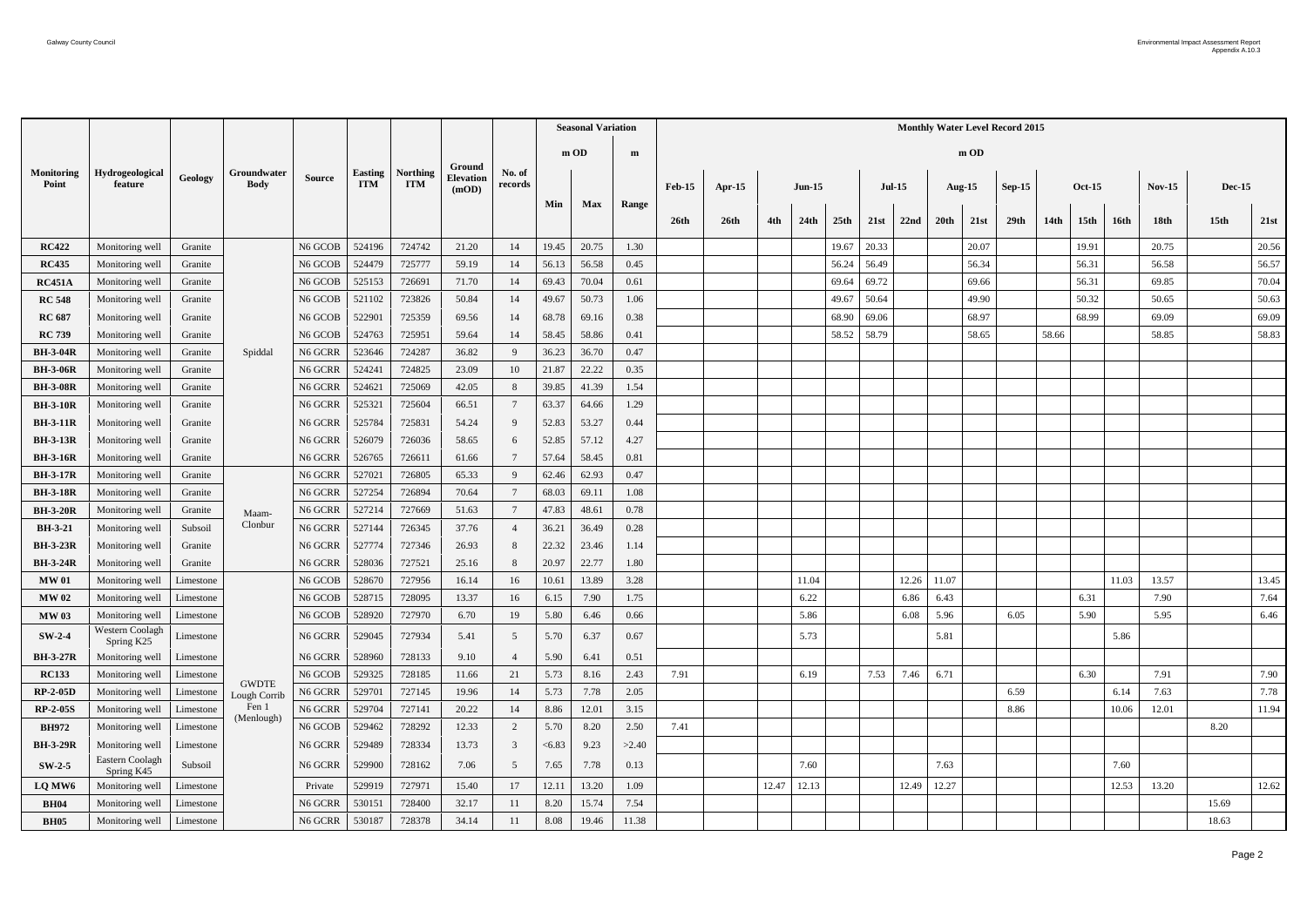|                            |                                   |                |                            |                |                              |                               |                           |                   |        | <b>Seasonal Variation</b> |       |                   |          |       |          |      |      |          |       |           | <b>Monthly Water Level Record 2015</b> |                  |                  |      |                  |                  |       |
|----------------------------|-----------------------------------|----------------|----------------------------|----------------|------------------------------|-------------------------------|---------------------------|-------------------|--------|---------------------------|-------|-------------------|----------|-------|----------|------|------|----------|-------|-----------|----------------------------------------|------------------|------------------|------|------------------|------------------|-------|
|                            |                                   |                |                            |                |                              |                               | Ground                    |                   |        | $m$ OD                    | m     |                   |          |       |          |      |      |          |       | $m$ OD    |                                        |                  |                  |      |                  |                  |       |
| <b>Monitoring</b><br>Point | <b>Hydrogeological</b><br>feature | <b>Geology</b> | Groundwater<br><b>Body</b> | <b>Source</b>  | <b>Easting</b><br><b>ITM</b> | <b>Northing</b><br><b>ITM</b> | <b>Elevation</b><br>(mOD) | No. of<br>records |        |                           |       | $\mathbf{Feb-15}$ | $Apr-15$ |       | $Jun-15$ |      |      | $Jul-15$ |       | Aug- $15$ | $Sep-15$                               |                  | <b>Oct-15</b>    |      | <b>Nov-15</b>    | <b>Dec-15</b>    |       |
|                            |                                   |                |                            |                |                              |                               |                           |                   | Min    | <b>Max</b>                | Range | 26 <sub>th</sub>  | 26th     | 4th   | 24th     | 25th | 21st | 22nd     | 20th  | 21st      | 29 <sub>th</sub>                       | 14 <sub>th</sub> | 15 <sub>th</sub> | 16th | 18 <sub>th</sub> | 15 <sub>th</sub> | 21st  |
| <b>BH06</b>                | Monitoring well                   | Subsoil        |                            | N6 GCRR        | 530125                       | 728383                        | 30.80                     | 11                | 15.20  | 27.97                     | 12.77 |                   |          |       |          |      |      |          |       |           |                                        |                  |                  |      |                  | 15.20            |       |
| LQ MW5                     | Monitoring well                   | Limestone      |                            | Private        | 530389                       | 728285                        | 7.40                      | 16                | 10.71  | 19.17                     | 8.46  |                   |          |       | 11.24    |      |      | 14.89    | 12.41 |           |                                        |                  | 10.71            |      | 19.17            |                  | 17.83 |
| LQ MW4                     | Monitoring well                   | Limestone      |                            | Private        | 530522                       | 728557                        | 16.76                     | 19                | 8.71   | 15.41                     | 6.70  |                   | 10.40    | 10.08 |          | 8.71 |      | 11.06    | 9.27  |           | 10.36                                  |                  | 8.93             |      | 13.93            |                  | 15.31 |
| <b>RC</b> 1104             | Monitoring well                   | Limestone      |                            | N6 GCOB        | 531165                       | 728927                        | 9.39                      | 11                | 7.24   | 7.83                      | 0.60  |                   |          |       | 7.36     |      |      | 8.46     | 7.91  |           |                                        |                  | 7.62             |      |                  |                  |       |
| <b>BH-3-31R</b>            | Monitoring well                   | Limestone      |                            | N6 GCRR        | 531274                       | 728424                        | 11.08                     | $\mathbf{3}$      | 9.45   | 9.78                      | 0.33  |                   |          |       |          |      |      |          |       |           |                                        |                  |                  |      |                  |                  |       |
| <b>RC206</b>               | Monitoring well                   | Limestone      |                            | N6 GCRR        | 531237                       | 729433                        | 28.49                     | 17                | 19.29  | 21.11                     | 1.82  |                   |          |       | 19.26    |      |      | 21.03    | 21.02 |           | 21.02                                  |                  | 21.02            |      | 21.09            |                  | 21.08 |
| $SW-2-01$                  | Ballindooley<br>Lough             | Subsoil        |                            | $N6$ GCRR $\,$ | 531620                       | 728723                        | 8.43                      | $5\overline{)}$   | 8.66   | 10.30                     | 1.64  |                   |          | 9.07  |          |      |      |          | 9.02  |           |                                        |                  |                  | 9.04 |                  |                  |       |
| $RP-2-03$                  | Monitoring well                   | Limestone      | Clare Corrib               | N6 GCRR        | 531478                       | 728278                        | 22.44                     | 13                | 4.95   | 9.09                      | 4.14  |                   |          |       |          |      |      |          |       |           | 6.51                                   |                  |                  | 5.50 | 9.09             |                  | 8.26  |
| $RP-2-01$                  | Monitoring well                   | Limestone      |                            | N6 GCRR        | 531726                       | 728689                        | 21.38                     | 14                | 7.86   | 10.28                     | 2.42  |                   |          |       |          |      |      |          |       |           | 8.15                                   |                  | 8.50             |      | 10.09            |                  | 10.28 |
| <b>BH-3-46R</b>            | Monitoring well                   | Limestone      |                            | N6 GCRR        | 531750                       | 728392                        | 29.81                     | 8                 | 16.79  | 17.32                     | 0.53  |                   |          |       |          |      |      |          |       |           |                                        |                  |                  |      |                  |                  |       |
| <b>RC</b> 1206             | Monitoring well                   | Limestone      |                            | N6 GCRR        | 531986                       | 729388                        | 27.67                     | 16                | 17.05  | 19.45                     | 2.40  | 19.45             |          |       | 17.08    |      |      | 17.18    | 17.11 |           |                                        | 17.10            |                  |      | 17.25            |                  | 17.25 |
| <b>BH-3-32R</b>            | Monitoring well                   | Limestone      |                            | N6 GCRR        | 531971                       | 728318                        | 24.43                     | $\overline{1}$    | < 9.43 | 10.24                     | >0.81 |                   |          |       |          |      |      |          |       |           |                                        |                  |                  |      |                  |                  |       |
| <b>RC</b> 1211             | Monitoring well                   | Limestone      |                            | N6 GCRR        | 532454                       | 729601                        | 25.91                     | 15                | 20.25  | 22.03                     | 1.78  | 21.09             |          |       | 20.25    |      |      | 20.76    | 20.51 |           |                                        |                  | 20.28            |      | 21.05            |                  | 21.03 |
| <b>BH-3-34R</b>            | Monitoring well                   | Limestone      |                            | N6 GCRR        | 532405                       | 728275                        | 32.57                     | $7\phantom{.0}$   | 19.69  | 25.91                     | 6.22  |                   |          |       |          |      |      |          |       |           |                                        |                  |                  |      |                  |                  |       |
| <b>BH-3-35R</b>            | Monitoring well                   | Limestone      |                            | N6 GCRR        | 532851                       | 728226                        | 17.52                     | $7\phantom{.0}$   | 7.91   | 9.15                      | 1.24  |                   |          |       |          |      |      |          |       |           |                                        |                  |                  |      |                  |                  |       |
| <b>BH-3-47R</b>            | Monitoring well                   | Limestone      |                            | N6 GCRR        | 533062                       | 728286                        | 37.74                     | $5\overline{)}$   | 27.55  | 27.74                     | 0.19  |                   |          |       |          |      |      |          |       |           |                                        |                  |                  |      |                  |                  |       |
| <b>BH-3-36R</b>            | Monitoring well                   | Limestone      |                            | N6 GCRR        | 533125                       | 728205                        | 51.78                     | 13                | 32.80  | 34.00                     | 1.20  |                   |          |       |          |      |      |          |       |           |                                        |                  |                  |      |                  |                  |       |
| $RC-2-02$                  | Monitoring well                   | Limestone      |                            | N6 GCRR        | 533685                       | 728102                        | 54.92                     | 5 <sup>5</sup>    | 44.02  | 44.61                     | 0.59  |                   |          |       |          |      |      |          |       |           |                                        |                  |                  |      |                  |                  |       |
| GRC1                       | Supply well                       | Limestone      |                            | Private        | 533934                       | 727949                        | 53.22                     | 11                | 5.11   | 11.69                     | 6.58  |                   |          |       |          |      |      |          |       |           |                                        |                  |                  |      | 10.99            |                  |       |
| <b>BH-3-38R</b>            | Monitoring well                   | Limestone      | Clarinbridge               | N6 GCRR        | 534249                       | 727541                        | 45.17                     | 15                | 42.55  | 43.83                     | 1.28  |                   |          |       |          |      |      |          |       |           |                                        |                  |                  |      |                  |                  |       |
| <b>BH-3-40R</b>            | Monitoring well                   | Limestone      |                            | N6 GCRR        | 534439                       | 727295                        | 42.39                     | 13                | 39.30  | 39.89                     | 0.59  |                   |          |       |          |      |      |          |       |           |                                        |                  |                  |      |                  |                  |       |
| <b>BH-3-41R</b>            | Monitoring well                   | Limestone      |                            | N6 GCRR        | 534580                       | 727065                        | 41.49                     | 13                | 37.51  | 38.36                     | 0.85  |                   |          |       |          |      |      |          |       |           |                                        |                  |                  |      |                  |                  |       |
| <b>BH-3-42R</b>            | Monitoring well                   | Limestone      |                            | N6 GCRR        | 534756                       | 726840                        | 32.60                     | 14                | 29.50  | 30.12                     | 0.62  |                   |          |       |          |      |      |          |       |           |                                        |                  |                  |      |                  |                  |       |
| <b>BH-3-48R</b>            | Monitoring well                   | Limestone      |                            | N6 GCRR        | 534397                       | 727197                        | 40.48                     | 13                | 39.17  | 39.32                     | 0.15  |                   |          |       |          |      |      |          |       |           |                                        |                  |                  |      |                  |                  |       |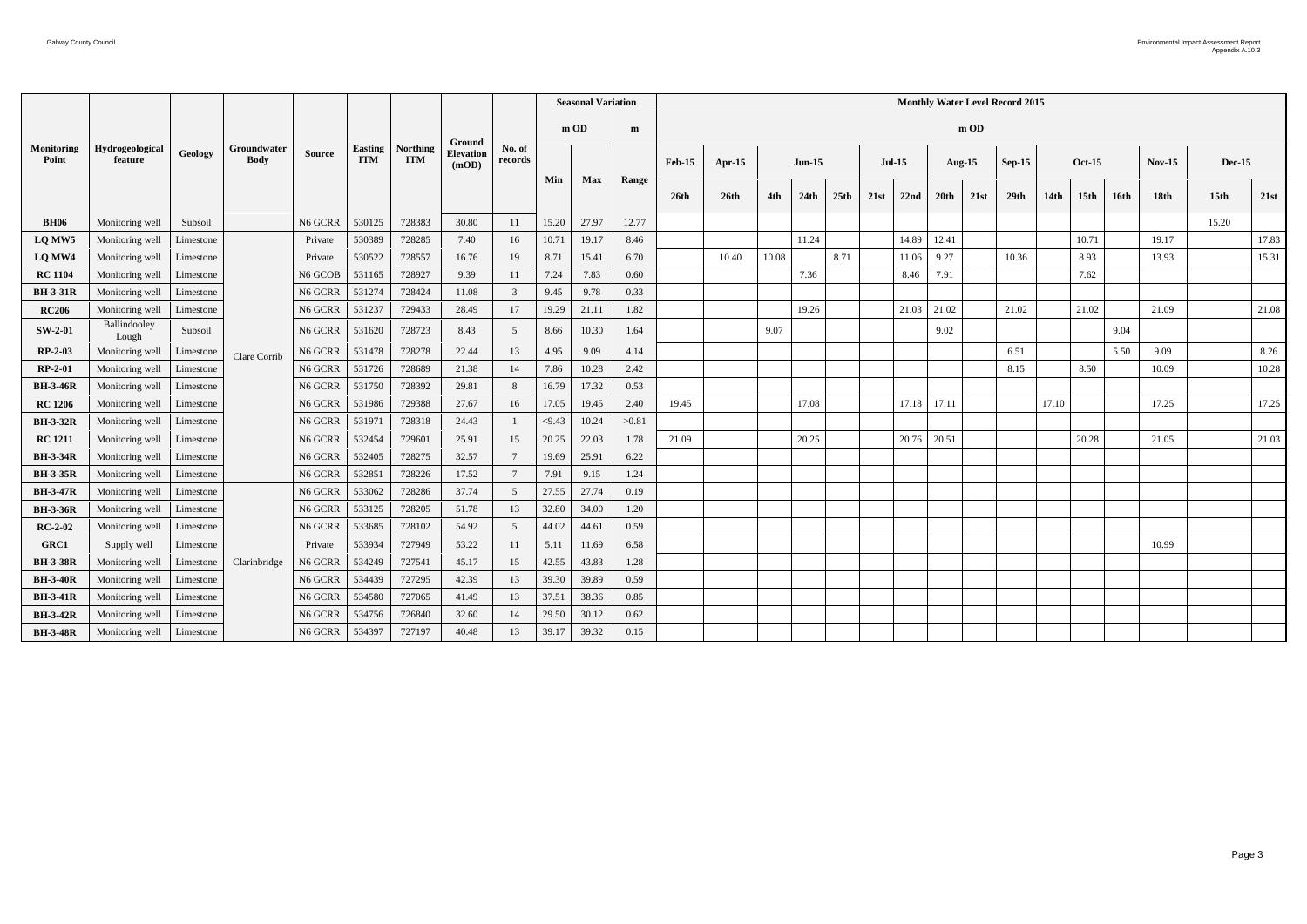|                            |                                  |           |                            |     |             |               |             |       |       |       |                     |      |       |       |        |       | <b>Monthly Water Level Record 2016</b> |       |               |                  |       |       |               |       |       |               |      |       |
|----------------------------|----------------------------------|-----------|----------------------------|-----|-------------|---------------|-------------|-------|-------|-------|---------------------|------|-------|-------|--------|-------|----------------------------------------|-------|---------------|------------------|-------|-------|---------------|-------|-------|---------------|------|-------|
|                            |                                  |           |                            |     |             |               |             |       |       |       |                     |      |       |       | m OD   |       |                                        |       |               |                  |       |       |               |       |       |               |      |       |
| <b>Monitoring</b><br>Point | Hydrogeological<br>feature       | Geology   | Groundwater<br><b>Body</b> |     |             | <b>Jan-16</b> |             |       |       |       | $Mar-16$            |      |       |       | Apr-16 |       |                                        |       | <b>May-16</b> |                  |       |       | <b>Jun-16</b> |       |       | <b>Jul-16</b> |      |       |
|                            |                                  |           |                            | 5th | <b>11th</b> | 14th          | <b>18th</b> | 19th  | 1st   | 3rd   | <b>11th</b><br>12th | 16th | 21st  | 6th   | 7th    | 8th   | <b>14th</b>                            | 10th  | 11th          | 13 <sub>th</sub> | 24th  | 8th   | 9th           | 13th  | 18th  | 20th          | 21st | 22nd  |
| <b>RC422</b>               | Monitoring well                  | Granite   |                            |     |             |               | 20.34       |       | 20.51 |       |                     |      |       | 20.27 |        |       |                                        | 19.84 |               |                  |       | 19.45 |               |       |       | 19.91         |      |       |
| <b>RC435</b>               | Monitoring well                  | Granite   |                            |     |             |               | 56.49       |       | 56.53 |       |                     |      |       | 56.47 |        |       |                                        | 56.43 |               |                  |       | 56.13 |               |       |       | 56.32         |      |       |
| <b>RC451A</b>              | Monitoring well                  | Granite   |                            |     |             |               | 69.97       |       |       | 69.98 |                     |      |       |       |        | 69.81 |                                        |       | 69.61         |                  |       |       | 69.44         |       |       |               |      | 69.43 |
| <b>RC 548</b>              | Monitoring well                  | Granite   |                            |     |             |               | 50.64       |       |       | 50.73 |                     |      |       |       |        | 50.62 |                                        |       | 50.11         |                  |       |       | 49.71         |       |       |               |      | 50.39 |
| <b>RC 687</b>              | Monitoring well                  | Granite   |                            |     |             |               | 69.06       |       |       | 69.07 |                     |      |       |       |        | 69.05 |                                        |       | 69.01         |                  |       |       | 68.78         |       |       |               |      | 69.16 |
| <b>RC 739</b>              | Monitoring well                  | Granite   |                            |     |             |               | 58.82       |       |       | 58.86 |                     |      |       |       |        | 58.85 |                                        |       | 58.74         |                  |       |       | 58.45         |       |       |               |      | 58.67 |
| <b>BH-3-04R</b>            | Monitoring well                  | Granite   | Spiddal                    |     |             |               |             |       |       |       | 36.36               |      | 36.30 |       |        |       | 36.35                                  |       |               |                  | 36.23 |       |               | 36.24 | 36.34 |               |      |       |
| <b>BH-3-06R</b>            | Monitoring well                  | Granite   |                            |     |             |               |             |       |       |       | 22.22               |      |       |       |        |       | 22.14                                  |       |               |                  | 21.95 |       |               | 21.87 | 21.99 |               |      |       |
| <b>BH-3-08R</b>            | Monitoring well                  | Granite   |                            |     |             |               |             |       |       |       | 40.53               |      |       |       |        |       | 41.39                                  |       |               |                  | 40.03 |       |               | 39.86 | 40.25 |               |      |       |
| <b>BH-3-10R</b>            | Monitoring well                  | Granite   |                            |     |             |               |             |       |       |       |                     |      |       |       |        |       | 63.37                                  |       |               |                  | 64.08 |       |               | 63.88 | 64.16 |               |      |       |
| <b>BH-3-11R</b>            | Monitoring well                  | Granite   |                            |     |             |               |             |       |       |       | 53.27               |      | 52.96 |       |        |       | 53.13                                  |       |               |                  | 52.84 |       |               | 52.83 | 53.09 |               |      |       |
| <b>BH-3-13R</b>            | Monitoring well                  | Granite   |                            |     |             |               |             |       |       |       |                     |      |       |       |        |       | 56.94                                  |       |               |                  | 53.27 |       |               | 52.85 | 56.66 |               |      |       |
| <b>BH-3-16R</b>            | Monitoring well                  | Granite   |                            |     |             |               |             |       |       |       |                     |      |       |       |        |       | 57.74                                  |       |               |                  | 57.72 |       |               | 57.64 | 57.72 |               |      |       |
| <b>BH-3-17R</b>            | Monitoring well                  | Granite   |                            |     |             |               |             |       |       |       |                     |      | 62.72 |       |        |       | 62.86                                  |       |               |                  | 62.54 |       |               | 62.46 | 62.68 |               |      |       |
| <b>BH-3-18R</b>            | Monitoring well                  | Granite   |                            |     |             |               |             |       |       |       |                     |      | 68.03 |       |        |       | 69.11                                  |       |               |                  |       |       |               | 68.09 | 68.34 |               |      |       |
| <b>BH-3-20R</b>            | Monitoring well                  | Granite   | Maam-                      |     |             |               |             |       |       |       |                     |      |       |       |        |       | 48.61                                  |       |               |                  | 48.13 |       |               | 47.83 | 48.47 |               |      |       |
| <b>BH-3-21</b>             | Monitoring well                  | Subsoil   | Clonbur                    |     |             |               |             |       |       |       |                     |      |       |       |        |       | 36.44                                  |       |               |                  | 36.21 |       |               |       | 36.49 |               |      |       |
| <b>BH-3-23R</b>            | Monitoring well                  | Granite   |                            |     |             |               |             |       |       |       |                     |      | 23.46 |       |        |       | 22.62                                  |       |               |                  | 22.38 |       |               | 22.32 | 22.93 |               |      |       |
| <b>BH-3-24R</b>            | Monitoring well                  | Granite   |                            |     |             |               |             |       |       |       |                     |      | 22.64 |       |        |       | 22.77                                  |       |               |                  | 21.76 |       |               | 21.92 | 21.91 |               |      |       |
| <b>MW01</b>                | Monitoring well                  | Limestone |                            |     |             |               |             | 12.47 | 13.89 |       |                     |      |       | 12.03 |        |       |                                        | 11.01 |               |                  |       | 10.61 |               |       |       | 11.29         |      |       |
| <b>MW02</b>                | Monitoring well                  | Limestone |                            |     |             |               |             | 7.34  | 7.80  |       |                     |      |       |       | 7.14   |       |                                        | 6.33  |               |                  |       | 6.15  |               |       |       | 6.48          |      |       |
| <b>MW03</b>                | Monitoring well   Limestone      |           |                            |     |             |               |             | 6.28  | 6.37  |       |                     |      |       | 6.14  |        |       |                                        | 5.96  |               |                  |       | 5.80  |               |       |       | 5.98          |      |       |
| $SW-2-4$                   | Western<br>Coolagh Spring<br>K25 | Limestone |                            |     |             |               |             |       |       |       | 5.84                |      |       |       |        |       |                                        |       |               |                  |       | 5.87  |               |       |       |               |      |       |
| <b>BH-3-27R</b>            | Monitoring well                  | Limestone | <b>GWDTE</b>               |     |             |               |             |       |       |       |                     |      |       |       |        |       | 6.41                                   |       |               |                  | 6.13  |       |               | 5.90  | 6.20  |               |      |       |
| <b>RC133</b>               | Monitoring well   Limestone      |           | Lough                      |     |             |               |             | 7.70  | 8.16  |       |                     |      |       | 7.45  |        |       |                                        | 6.83  |               |                  |       |       | 5.73          |       |       | 7.01          |      |       |
| <b>RP-2-05D</b>            | Monitoring well   Limestone      |           | Corrib Fen 1               |     |             |               |             | 7.70  | 7.48  |       |                     |      |       | 7.28  |        |       |                                        | 7.03  |               |                  |       | 6.88  |               |       |       | 7.02          |      |       |
| <b>RP-2-05S</b>            | Monitoring well                  | Limestone | (Menlough)                 |     |             |               |             | 11.33 | 11.85 |       |                     |      |       | 11.04 |        |       |                                        | 10.67 |               |                  |       | 10.04 |               |       |       | 11.03         |      |       |
| <b>BH972</b>               | Monitoring well                  | Limestone |                            |     |             |               |             |       |       |       |                     |      |       |       |        |       |                                        |       |               |                  |       |       |               |       |       |               |      |       |
| <b>BH-3-29R</b>            | Monitoring well                  | Limestone |                            |     |             |               |             |       |       |       |                     |      |       |       |        |       | 7.54                                   |       |               |                  |       |       |               |       |       |               |      |       |
| $SW-2-5$                   | Eastern Coolagh<br>Spring K45    | Subsoil   |                            |     |             |               |             |       |       |       | 7.55                |      |       |       |        |       |                                        |       |               |                  |       |       |               |       |       | 7.59          |      |       |
| LQ MW6                     | Monitoring well                  | Limestone |                            |     |             |               |             | 12.55 |       |       |                     |      |       | 12.46 |        |       |                                        | 12.27 |               |                  |       | 12.11 |               |       |       | 12.32         |      |       |
| <b>BH04</b>                | Monitoring well                  | Limestone |                            |     | 14.29 15.74 |               |             |       |       |       | 12.52               |      |       | 11.78 |        |       |                                        | 9.46  |               |                  |       | 8.20  |               |       |       | 9.84          |      |       |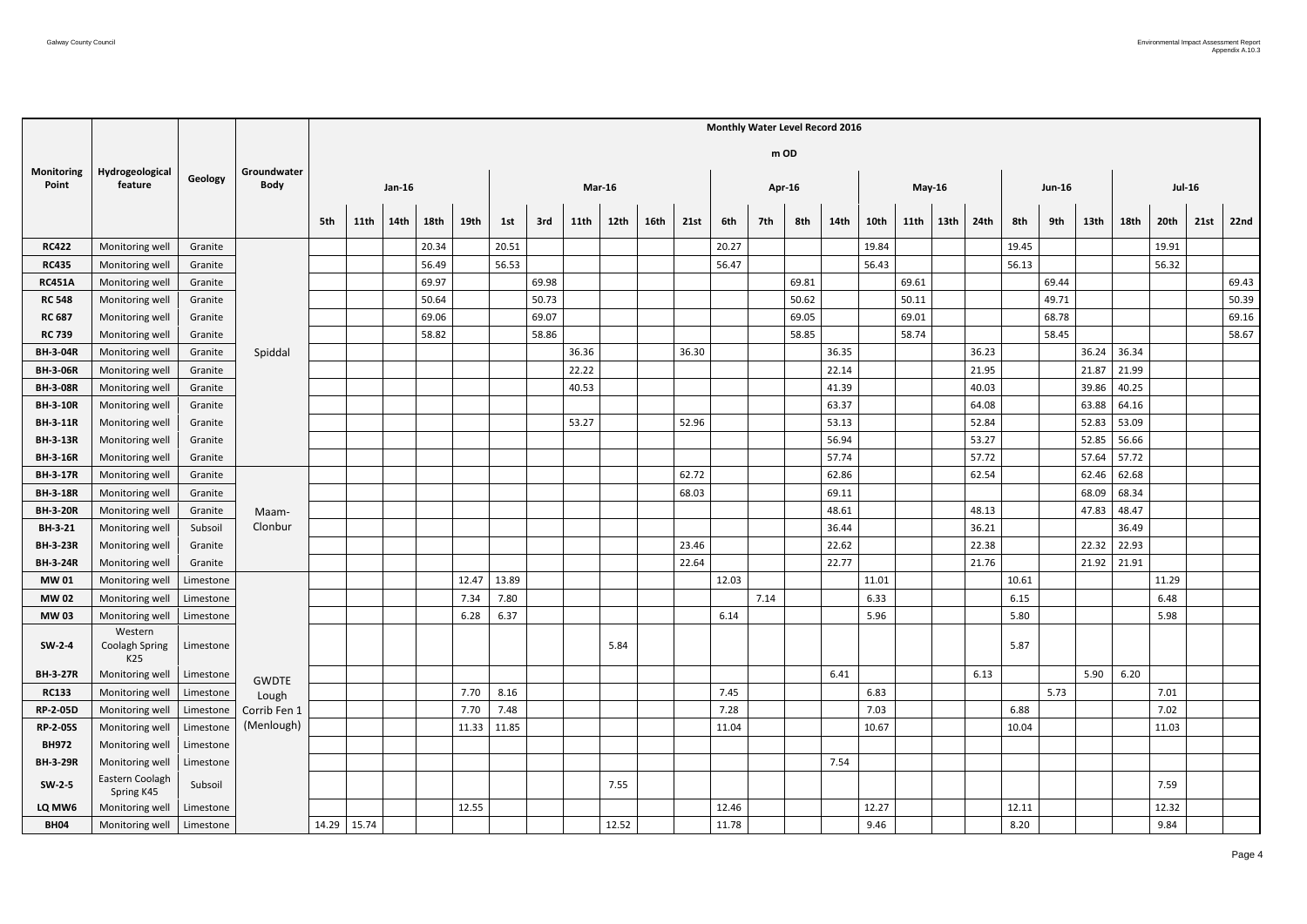|                            |                            |           |                            |       |             |               |             |       |       |     |             |       |             |             | <b>Monthly Water Level Record 2016</b> |        |     |       |       |               |                  |       |       |               |                  |             |               |             |      |
|----------------------------|----------------------------|-----------|----------------------------|-------|-------------|---------------|-------------|-------|-------|-----|-------------|-------|-------------|-------------|----------------------------------------|--------|-----|-------|-------|---------------|------------------|-------|-------|---------------|------------------|-------------|---------------|-------------|------|
|                            |                            |           |                            |       |             |               |             |       |       |     |             |       |             |             |                                        | $m$ OD |     |       |       |               |                  |       |       |               |                  |             |               |             |      |
| <b>Monitoring</b><br>Point | Hydrogeological<br>feature | Geology   | Groundwater<br><b>Body</b> |       |             | <b>Jan-16</b> |             |       |       |     | $Mar-16$    |       |             |             |                                        | Apr-16 |     |       |       | <b>May-16</b> |                  |       |       | <b>Jun-16</b> |                  |             | <b>Jul-16</b> |             |      |
|                            |                            |           |                            | 5th   | <b>11th</b> | <b>14th</b>   | <b>18th</b> | 19th  | 1st   | 3rd | <b>11th</b> | 12th  | <b>16th</b> | <b>21st</b> | 6th                                    | 7th    | 8th | 14th  | 10th  | 11th          | 13 <sub>th</sub> | 24th  | 8th   | 9th           | 13 <sup>th</sup> | <b>18th</b> | 20th          | <b>21st</b> | 22nd |
| <b>BH05</b>                | Monitoring well            | Limestone |                            | 19.46 | 16.66       |               |             |       |       |     |             | 12.44 |             |             | 11.51                                  |        |     |       | 9.40  |               |                  |       | 8.08  |               |                  |             | 9.80          |             |      |
| <b>BH06</b>                | Monitoring well            | Subsoil   |                            | 27.97 | 27.75       |               |             |       |       |     |             | 26.78 |             |             | 26.38                                  |        |     |       | 24.85 |               |                  |       | 23.58 |               |                  |             | 25.74         |             |      |
| LQ MW5                     | Monitoring well            | Limestone |                            |       |             |               |             | 16.29 | 17.19 |     |             |       |             |             | 14.62                                  |        |     |       | 13.53 |               |                  |       | 11.30 |               |                  |             | 12.83         |             |      |
| LQ MW4                     | Monitoring well            | Limestone |                            |       | 15.41       |               |             | 15.06 | 13.76 |     |             |       |             |             | 10.97                                  |        |     |       | 9.24  |               |                  |       | 8.78  |               |                  |             | 9.97          |             |      |
| <b>RC 1104</b>             | Monitoring well            | Limestone |                            |       |             |               |             |       |       |     |             |       |             |             |                                        |        |     |       |       | 7.75          |                  |       |       | 7.24          |                  |             |               | 7.78        |      |
| <b>BH-3-31R</b>            | Monitoring well            | Limestone |                            |       |             |               |             |       |       |     |             |       |             |             |                                        |        |     | 9.55  |       |               |                  |       |       |               | 9.45             | 9.78        |               |             |      |
| <b>RC206</b>               | Monitoring well            | Limestone |                            |       |             |               |             | 21.06 | 21.10 |     |             |       |             |             |                                        | 21.02  |     |       |       | 19.61         |                  |       |       | 20.14         |                  |             |               | 21.02       |      |
| SW-2-01                    | Ballindooley<br>Lough      | Subsoil   |                            |       |             |               |             |       |       |     |             | 9.94  |             |             |                                        |        |     |       |       |               |                  |       |       |               |                  |             |               | 8.67        |      |
| RP-2-03                    | Monitoring well            | Limestone | Clare Corrib               |       |             |               |             | 7.90  | 7.70  |     |             |       |             |             |                                        | 7.40   |     |       |       | 5.52          |                  |       |       | 4.95          |                  |             |               | 5.58        |      |
| RP-2-01                    | Monitoring well            | Limestone |                            |       |             |               |             | 10.28 | 9.98  |     |             |       |             |             |                                        | 9.59   |     |       |       | 8.80          |                  |       |       | 7.86          |                  |             |               | 8.54        |      |
| <b>BH-3-46R</b>            | Monitoring well            | Limestone |                            |       |             |               |             |       |       |     |             |       |             | 17.03       |                                        |        |     | 17.10 |       |               |                  | 17.06 |       |               | 16.81   17.07    |             |               |             |      |
| <b>RC 1206</b>             | Monitoring well            | Limestone |                            |       |             |               |             | 17.95 | 17.19 |     |             |       |             |             |                                        | 17.12  |     |       |       | 17.09         |                  |       |       | 17.05         |                  |             |               |             |      |
| <b>BH-3-32R</b>            | Monitoring well            | Limestone |                            |       |             |               |             |       |       |     |             |       |             |             |                                        |        |     |       |       |               |                  |       |       |               |                  |             |               |             |      |
| <b>RC 1211</b>             | Monitoring well            | Limestone |                            |       |             |               |             | 20.91 | 22.03 |     |             |       |             |             |                                        | 20.71  |     |       |       | 20.46         |                  |       |       | 20.27         |                  |             |               | 20.33       |      |
| <b>BH-3-34R</b>            | Monitoring well            | Limestone |                            |       |             |               |             |       |       |     |             |       |             |             |                                        |        |     | 25.05 |       |               |                  | 24.79 |       |               | 24.53            | 25.91       |               |             |      |
| <b>BH-3-35R</b>            | Monitoring well            | Limestone |                            |       |             |               |             |       |       |     |             |       |             |             |                                        |        |     | 8.61  |       |               |                  | 8.42  |       |               | 7.91             | 8.38        |               |             |      |
| <b>BH-3-47R</b>            | Monitoring well            | Limestone |                            |       |             |               |             |       |       |     |             |       |             |             |                                        |        |     | 27.69 |       |               |                  | 27.58 |       |               | 27.55            | 27.74       |               |             |      |
| <b>BH-3-36R</b>            | Monitoring well            | Limestone |                            |       |             |               |             |       |       |     |             |       | 32.80       |             |                                        |        |     | 33.26 |       |               |                  | 33.71 |       | 33.77         | 33.82 33.88      |             |               | 33.78       |      |
| <b>RC-2-02</b>             | Monitoring well            | Limestone |                            |       |             |               |             |       |       |     |             |       |             |             |                                        |        |     |       |       |               |                  |       |       | 44.02         |                  |             |               | 44.59       |      |
| GRC1                       | Supply well                | Limestone |                            |       |             |               |             | 9.03  | 8.60  |     |             |       |             |             |                                        | 7.13   |     |       |       | 5.85          |                  |       |       | 5.16          |                  |             |               | 5.87        |      |
| <b>BH-3-38R</b>            | Monitoring well            | Limestone | Clarinbridge               |       |             |               |             |       |       |     | 43.01       |       | 42.92       |             |                                        |        |     | 42.69 |       |               |                  | 42.61 |       | 42.34         | 42.58            | 42.99       |               | 42.40       |      |
| <b>BH-3-40R</b>            | Monitoring well            | Limestone |                            |       |             |               |             |       |       |     | 39.69       |       | 39.40       |             |                                        |        |     | 39.39 |       |               |                  |       |       | 39.24         | 39.31            | 39.70       |               | 39.32       |      |
| <b>BH-3-41R</b>            | Monitoring well            | Limestone |                            |       |             |               |             |       |       |     | 38.36       |       | 37.85       |             |                                        |        |     | 37.74 |       |               |                  |       |       | 37.00         | 37.51            | 38.09       |               | 37.46       |      |
| <b>BH-3-42R</b>            | Monitoring well            | Limestone |                            |       |             |               |             |       |       |     |             |       | 29.93       |             |                                        |        |     | 29.68 |       |               |                  | 29.93 |       | 29.78         | 29.50            | 30.12       |               | 29.75       |      |
| <b>BH-3-48R</b>            | Monitoring well            | Limestone |                            |       |             |               |             |       |       |     | 39.31       |       | 39.27       |             |                                        |        |     | 39.17 |       |               |                  |       |       | 38.92         | 39.26            | 39.32       |               | 38.99       |      |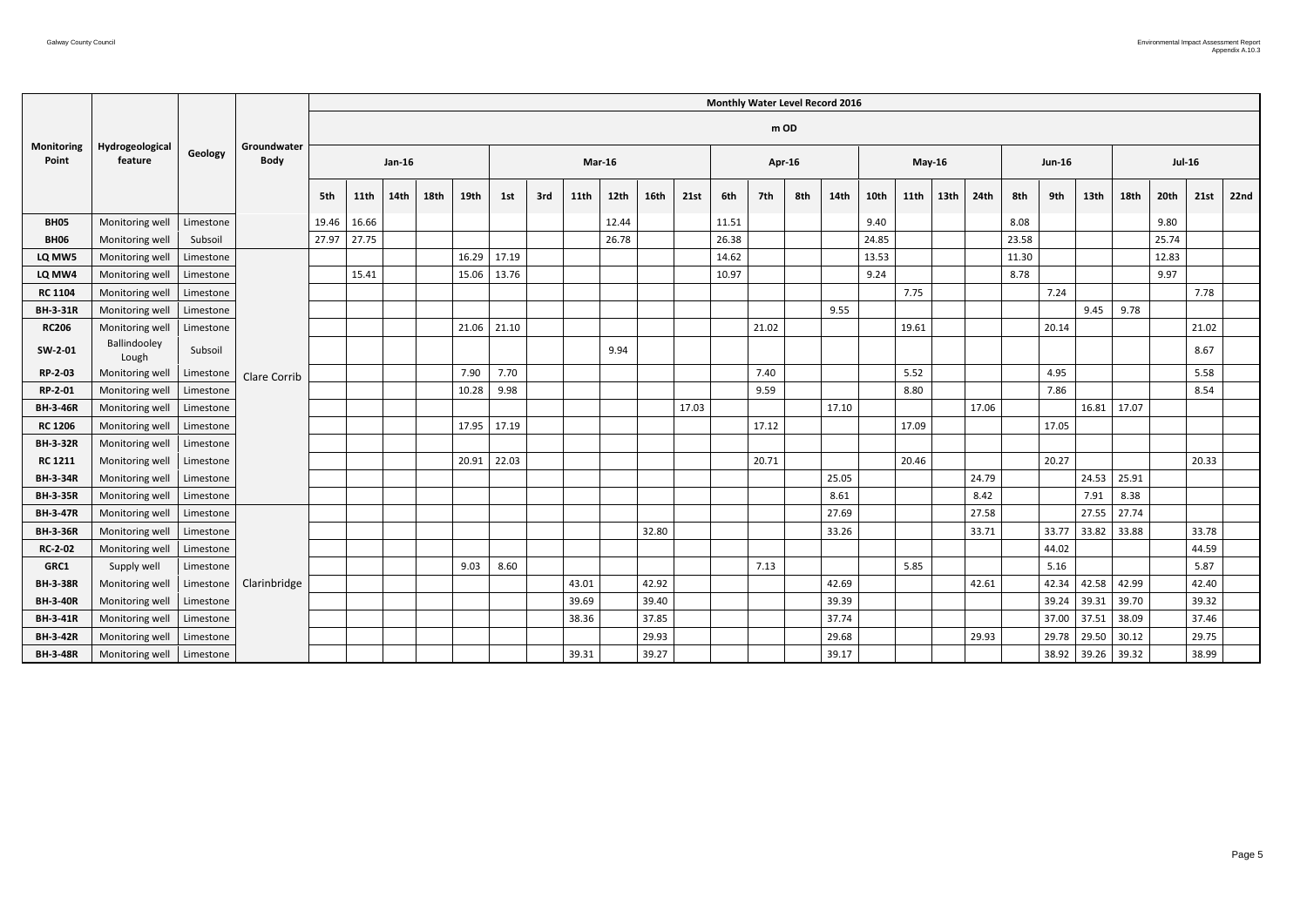|                            |                                |           |                              |       |       |               |                  |       |       |       |               | <b>Monthly Water Level Record 2016</b> |       |               |       |       |       |       |               |     |            |            |        | <b>Monthly Water Level Record 2017</b> |
|----------------------------|--------------------------------|-----------|------------------------------|-------|-------|---------------|------------------|-------|-------|-------|---------------|----------------------------------------|-------|---------------|-------|-------|-------|-------|---------------|-----|------------|------------|--------|----------------------------------------|
|                            |                                |           |                              |       |       |               |                  |       |       |       |               | m OD                                   |       |               |       |       |       |       |               |     |            |            | $m$ OD |                                        |
| <b>Monitoring</b><br>Point | <b>Hydrogeological feature</b> | Geology   | Groundwater<br><b>Body</b>   |       |       | <b>Aug-16</b> |                  |       |       |       | <b>Sep-16</b> |                                        |       | <b>Nov-16</b> |       |       |       |       | <b>Dec-16</b> |     | Jan-<br>17 | Apr-<br>17 |        |                                        |
|                            |                                |           |                              | 18th  | 22nd  | 23rd          | 24 <sub>th</sub> | 25th  | 26th  | 28th  | 29th          | 30th                                   | 2nd   | 3rd           | 4th   | 9th   | 6th   | 7th   | 8th           | 9th | 23rd       | 11th       |        |                                        |
| <b>RC422</b>               | Monitoring well                | Granite   |                              |       | 20.17 |               |                  |       |       | 20.43 |               |                                        |       |               |       |       |       |       |               |     |            |            |        |                                        |
| <b>RC435</b>               | Monitoring well                | Granite   |                              |       | 56.37 |               |                  |       |       | 56.54 |               |                                        |       |               |       |       |       |       |               |     |            |            |        |                                        |
| <b>RC451A</b>              | Monitoring well                | Granite   |                              |       |       |               |                  |       | 69.52 | 69.62 |               |                                        |       |               |       |       |       |       |               |     |            |            |        |                                        |
| <b>RC 548</b>              | Monitoring well                | Granite   |                              |       |       |               |                  |       | 50.57 | 50.43 |               |                                        |       |               |       |       |       |       |               |     |            |            |        |                                        |
| <b>RC 687</b>              | Monitoring well                | Granite   |                              |       |       |               |                  |       | 68.99 | 69.05 |               |                                        |       |               |       |       |       |       |               |     |            |            |        |                                        |
| <b>RC 739</b>              | Monitoring well                | Granite   |                              |       |       |               |                  |       | 58.78 | 58.86 |               |                                        |       |               |       |       |       |       |               |     |            |            |        |                                        |
| <b>BH-3-04R</b>            | Monitoring well                | Granite   | Spiddal                      | 36.28 |       |               |                  |       |       |       | 36.32         |                                        |       |               |       | 36.70 |       |       |               |     |            |            |        |                                        |
| <b>BH-3-06R</b>            | Monitoring well                | Granite   |                              | 21.95 |       |               |                  |       |       |       | 22.01         |                                        | 22.07 |               |       | 22.13 | 21.97 |       |               |     |            |            |        |                                        |
| <b>BH-3-08R</b>            | Monitoring well                | Granite   |                              | 39.85 |       |               |                  |       |       |       | 39.85         |                                        |       |               |       | 40.36 |       |       |               |     |            |            |        |                                        |
| <b>BH-3-10R</b>            | Monitoring well                | Granite   |                              | 63.92 |       |               |                  |       |       |       | 64.07         |                                        |       |               |       | 64.66 |       |       |               |     |            |            |        |                                        |
| <b>BH-3-11R</b>            | Monitoring well                | Granite   |                              | 52.86 |       |               |                  |       |       |       | 52.94         |                                        |       |               |       | 53.10 |       |       |               |     |            |            |        |                                        |
| <b>BH-3-13R</b>            | Monitoring well                | Granite   |                              | 53.99 |       |               |                  |       |       |       |               |                                        |       |               |       | 57.12 |       |       |               |     |            |            |        |                                        |
| <b>BH-3-16R</b>            | Monitoring well                | Granite   |                              | 57.67 |       |               |                  |       |       |       | 57.88         |                                        |       |               |       | 58.45 |       |       |               |     |            |            |        |                                        |
| <b>BH-3-17R</b>            | Monitoring well                | Granite   |                              | 62.48 |       |               |                  |       |       |       | 62.49         |                                        | 62.93 |               |       | 62.50 |       |       |               |     |            |            |        |                                        |
| <b>BH-3-18R</b>            | Monitoring well                | Granite   |                              | 68.06 |       |               |                  |       |       |       | 68.16         |                                        |       |               |       | 68.34 |       |       |               |     |            |            |        |                                        |
| <b>BH-3-20R</b>            | Monitoring well                | Granite   | Maam-                        | 47.98 |       |               |                  |       |       |       | 48.08         |                                        |       |               |       | 48.48 |       |       |               |     |            |            |        |                                        |
| <b>BH-3-21</b>             | Monitoring well                | Subsoil   | Clonbur                      |       |       |               |                  |       |       |       |               |                                        |       |               |       | 36.41 |       |       |               |     |            |            |        |                                        |
| <b>BH-3-23R</b>            | Monitoring well                | Granite   |                              | 22.41 |       |               |                  |       |       |       | 22.63         |                                        |       |               |       | 22.83 |       |       |               |     |            |            |        |                                        |
| <b>BH-3-24R</b>            | Monitoring well                | Granite   |                              | 20.97 |       |               |                  |       |       |       | 21.06         |                                        |       |               |       | 22.10 |       |       |               |     |            |            |        |                                        |
| <b>MW01</b>                | Monitoring well                | Limestone |                              |       |       | 12.25         |                  |       |       | 11.86 |               |                                        |       |               | 11.32 |       |       | 11.10 |               |     |            |            |        |                                        |
| <b>MW02</b>                | Monitoring well                | Limestone |                              |       |       | 6.64          |                  |       |       | 6.56  |               |                                        |       |               | 6.43  |       |       | 6.41  |               |     |            |            |        |                                        |
| <b>MW03</b>                | Monitoring well                | Limestone |                              |       |       | 6.05          |                  |       |       | 6.06  | 6.08          |                                        |       |               | 5.96  |       |       | 5.92  |               |     |            | 6.05       |        |                                        |
| $SW-2-4$                   | Western Coolagh Spring K25     | Limestone |                              |       |       |               |                  |       |       |       |               |                                        |       |               |       |       |       |       |               |     |            |            |        |                                        |
| <b>BH-3-27R</b>            | Monitoring well                | Limestone |                              |       |       |               |                  |       |       |       |               |                                        |       |               |       |       |       |       |               |     |            |            |        |                                        |
| <b>RC133</b>               | Monitoring well                | Limestone |                              |       |       | 7.54          |                  |       |       | 7.56  | 7.62          |                                        | 6.87  |               |       | 6.39  | 6.55  |       |               |     |            | 7.08       |        |                                        |
| <b>RP-2-05D</b>            | Monitoring well                | Limestone | <b>GWDTE</b><br>Lough Corrib |       |       |               |                  | 7.41  |       | 5.73  |               |                                        |       | 6.97          |       |       |       | 6.80  |               |     |            |            |        |                                        |
| <b>RP-2-05S</b>            | Monitoring well                | Limestone | Fen 1                        |       |       |               |                  | 11.23 |       | 11.45 |               |                                        |       | 10.96         |       |       |       | 10.71 |               |     |            |            |        |                                        |
| <b>BH972</b>               | Monitoring well                | Limestone | (Menlough)                   |       |       |               |                  |       |       |       |               |                                        |       |               |       |       |       |       |               |     |            |            |        |                                        |
| <b>BH-3-29R</b>            | Monitoring well                | Limestone |                              |       |       |               |                  |       |       | 7.26  |               |                                        |       |               |       | 9.23  |       |       |               |     |            |            |        |                                        |
| $SW-2-5$                   | Eastern Coolagh Spring K45     | Subsoil   |                              |       |       |               |                  |       |       |       |               |                                        |       |               |       |       |       |       |               |     |            |            |        |                                        |
| LQ MW6                     | Monitoring well                | Limestone |                              |       |       |               | 12.50            |       |       | 12.51 | 12.60         |                                        |       | 12.42         |       |       | 12.25 |       |               |     |            |            |        |                                        |
| <b>BH04</b>                | Monitoring well                | Limestone |                              |       |       |               | 11.47            |       |       |       | 10.38         |                                        |       | 9.55          |       |       |       |       |               |     |            |            |        |                                        |
| <b>BH05</b>                | Monitoring well                | Limestone |                              |       |       |               | 11.42            |       |       |       | 11.17         |                                        |       | 9.51          |       |       |       |       |               |     |            |            |        |                                        |
| <b>BH06</b>                | Monitoring well                | Subsoil   |                              |       |       |               | 24.45            |       |       |       | 25.62         |                                        |       | 25.66         |       |       |       |       |               |     |            |            |        |                                        |